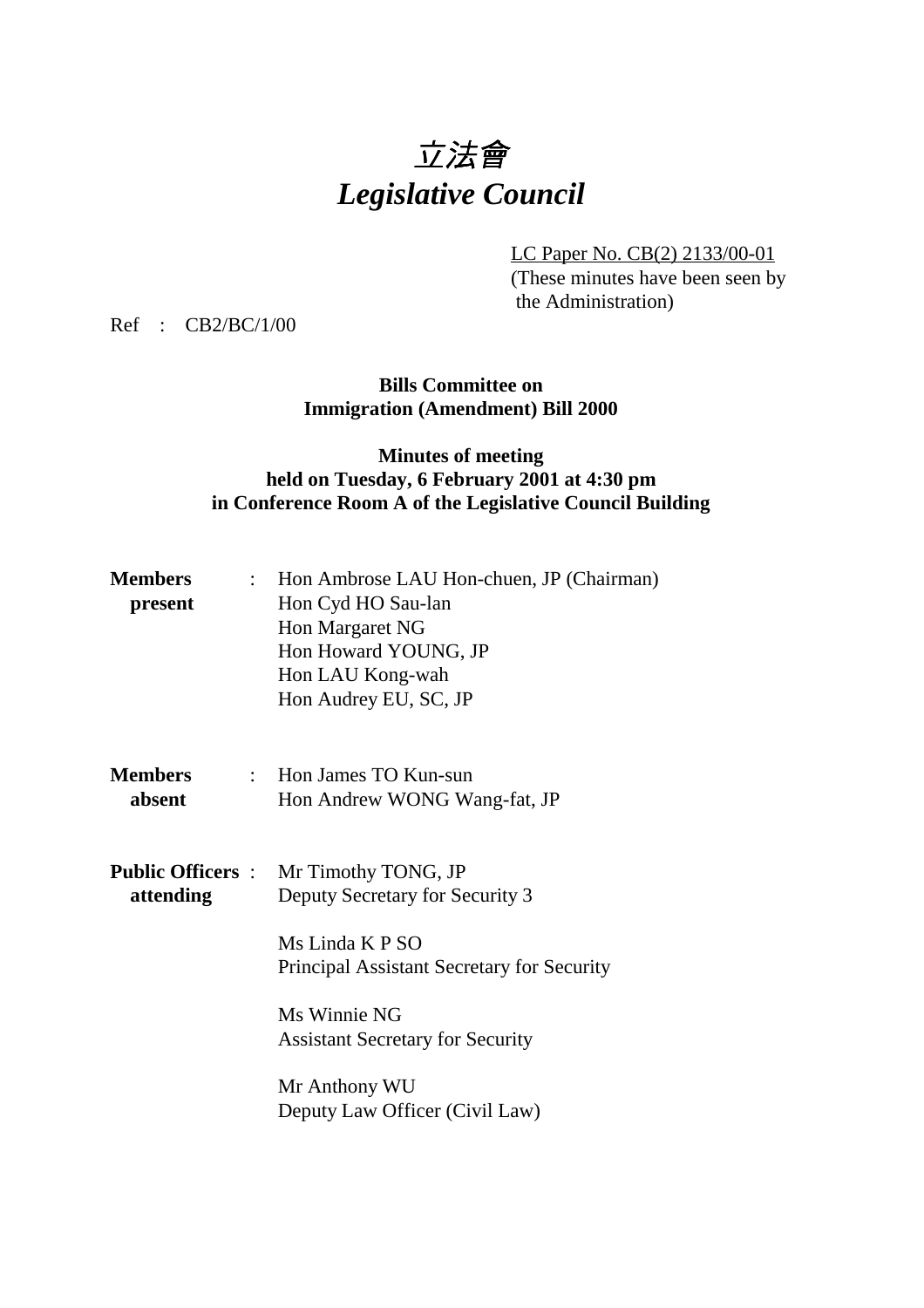|                               | Mr Gilbert MO<br>Deputy Law Draftsman                                                 |
|-------------------------------|---------------------------------------------------------------------------------------|
|                               | Dr C M LAU<br><b>Chief Chemist</b>                                                    |
|                               | Dr LAW Man-yee, Betty<br><b>Senior Chemist</b>                                        |
|                               | Mr SIU Chung-kit<br>Assistant Director of Immigration (Visa & Policies)               |
|                               | Mr TSOI Hon-kuen<br><b>Assistant Director of Immigration (Personal Documentation)</b> |
| attendance                    | <b>Clerk in : Mrs Sharon TONG</b><br>Chief Assistant Secretary (2)1                   |
| <b>Staff</b> in<br>attendance | : Mr Arthur CHEUNG<br>Assistant Legal Adviser 5                                       |
|                               | Mr Raymond LAM<br>Senior Assistant Secretary (2)5                                     |

 $- 2 -$ 

#### Action

Adm

## **I. Meeting with the Administration**

 The Chairman welcomed Ms Audrey EU who had recently joined the Bills Committee as a new member.

2. Members noted that a paper provided by Miss Cyd HO had been issued vide LC Paper No.  $CB(2)$  803/00-01 on 5 February 2001. Miss Cyd HO requested the Administration to provide a written response to the points raised in the paper.

Administration's response to issues raised at the meeting held on 19 December 2000 (LC Paper No. CB(2) 701/00-01(01))

3. At the invitation of the Chairman, Deputy Secretary for Security 3 (DS for S3) briefed members on the paper provided by the Administration.

4. On the question of whether the Immigration Tribunal (the Tribunal) could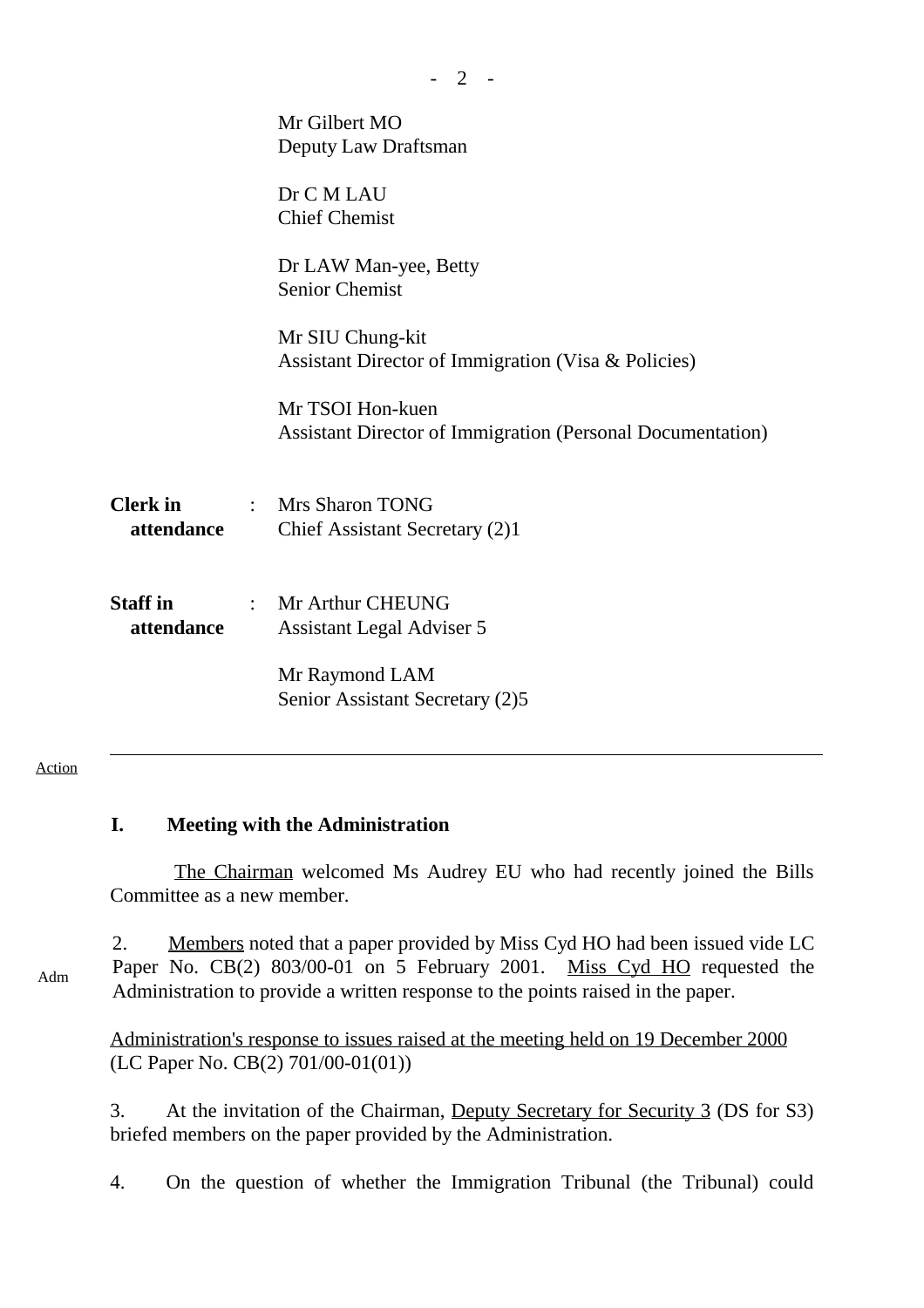Action

accept test results provided by private laboratories as evidence relating to a case, members noted that according to the Administration's written response issued vide LC Paper No. CB(2) 511/00-01(01) on 14 December 2000, the Tribunal could receive and consider the results of genetic tests conducted by private laboratories.

5. Ms Audrey EU pointed out that the Law Society of Hong Kong (the Law Society) had stated in its written submission that as the existing law already put the onus on the right of abode (ROA) claimant to establish his or her ROA, there was no need to empower the Director of Immigration (D of Imm) to draw adverse inference from the failure of a claimant or his claimed parents to undergo a prescribed genetic test. In view of this, the Law Society suggested that the proposed section 2AB(8) should be deleted. She asked whether D of Imm and the Tribunal could draw such an inference even without the proposed section 2AB(8).

6. DS for S3 responded that the Law Society, the Hong Kong Bar Association and Mr James TO had expressed different views in respect of the proposed section 2AB(8). The Administration's proposed amendments to the proposed section had achieved a balance between the different views expressed. The proposed amendments would guide a Certificate of Entitlement (C of E) applicant and his claimed parents to undergo the prescribed genetic test while making it clear that any inference drawn by D of Imm had to be justified.

7. Ms Audrey EU asked whether it was permissible from a legal point of view for D of Imm to draw any inference without the proposed section 2AB(8). She said that the proposed section seemed to force C of E applicants and their claimed parents to undergo the prescribed genetic test. Deputy Law Officer (Civil Law) (DLO(CL)) responded that in general, D of Imm could still draw any inference even without the proposed section 2AB(8). He said it was a general practice that when expert opinion was needed for a case brought before the court, both sides would usually present their respective expert opinions. However, the case with genetic tests differed in that if a C of E applicant or his claimed parents did not undergo the prescribed genetic test but only genetic tests conducted by a private laboratory, expert opinion would only be available from one side. The proposed section sought to make it clear that proper inference based on the circumstances and facts of each case could be drawn in the event that only result provided by a private laboratory was available. The proposed section was appropriate in view of the fact that the genetic testing results had to be accurate and free from fraud. He added that under the proposed section 2AB(9), D of Imm was obligated to inform a person who was required to undergo the genetic test the provision in proposed section 2AB(8).

8. DS for S3 said that if subsections (7), (8) and (9) of the proposed section 2AB were read together, one would note that the provisions guided a C of E applicant and his claimed parents to undergo the prescribed genetic test. It sought to implement the Court of Final Appeal's decision in January 1999 in a way to ensure that the results were accurate and free from fraud. If a genetic test was conducted by a private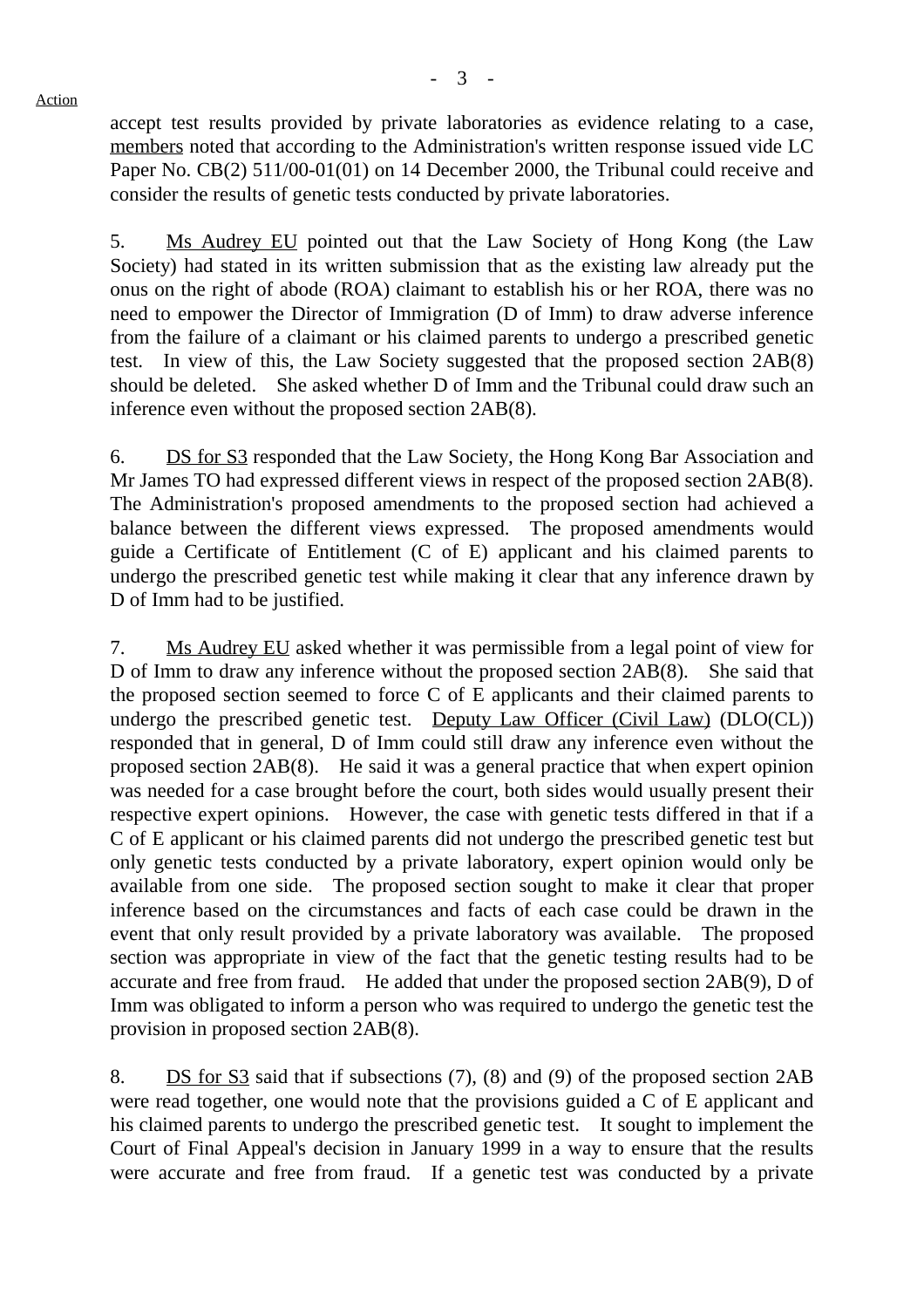Action

laboratory, it would be very difficult to determine whether the result of the test was accurate and whether the process was free from fraud. He added that the Mainland authorities responsible for processing One-way Permit applications had indicated that they would accept the result of a prescribed genetic test.

9. Miss Margaret NG pointed out that the proposed amendment to the proposed section 2AB(8) provided that "The Director may draw an inference…….as he considers proper". She questioned why it was not drafted along the line that "The Director may draw such inferences as may be proper". Referring to the proposed section 2AD(6A), she commented that the use of the word "required" was inappropriate, if the prescribed genetic test was not mandatory. She considered that the word "required" should be replaced by "requested", especially given that its Chinese counterpart was "要求". There was no need to draft the provisions in such a way that seemed to force a C of E applicant or his claimed parents to undergo the prescribed genetic test.

10. DS for S3 responded that any inference as D of Imm considered proper had to be able to withstand legal challenges. As regards the proposed section 2AD(6A), he did not see any problem in using the word "required".

11. Regarding the purpose of the proposed section 2AD(6A), Deputy Law Draftsman (DLD) explained that as the proposed section 2AB(8) explicitly provided that D of Imm might draw any inference as he considered proper, the Tribunal should also be empowered to draw any inference as it considered proper. Miss Margaret NG considered that the Tribunal would consider all information and materials submitted even without the proposed provision.

12. Miss Margaret NG asked whether the Bill, if passed, would deprive the right of a C of E applicant to undergo a genetic test at a private laboratory. DS for S3 said that the Bill did not exclude an applicant or his claimed parent from submitting genetic test results conducted in private laboratory. However, the Administration much hoped that C of E applicants would undergo the prescribed genetic test, which would facilitate their applications to be processed in the most expedient manner. He added that a C of E applicant would save cost in undergoing the prescribed genetic test because the Mainland authorities responsible for processing One-way Permit applications had indicated that they would accept the results of the prescribed genetic test.

13. Miss Cyd HO asked whether a C of E applicant who had only undergone a genetic test provided by a private laboratory would be given equal treatment as an applicant who had undergone the prescribed genetic test. DS for S3 responded that under such circumstances, D of Imm would ask the person concerned the reasons for not undergoing the prescribed genetic test but a test conducted by a private laboratory. If the reasons were acceptable, D of Imm would decide on the application accordingly. He added that anyone who was aggrieved by the decision of D of Imm could lodge an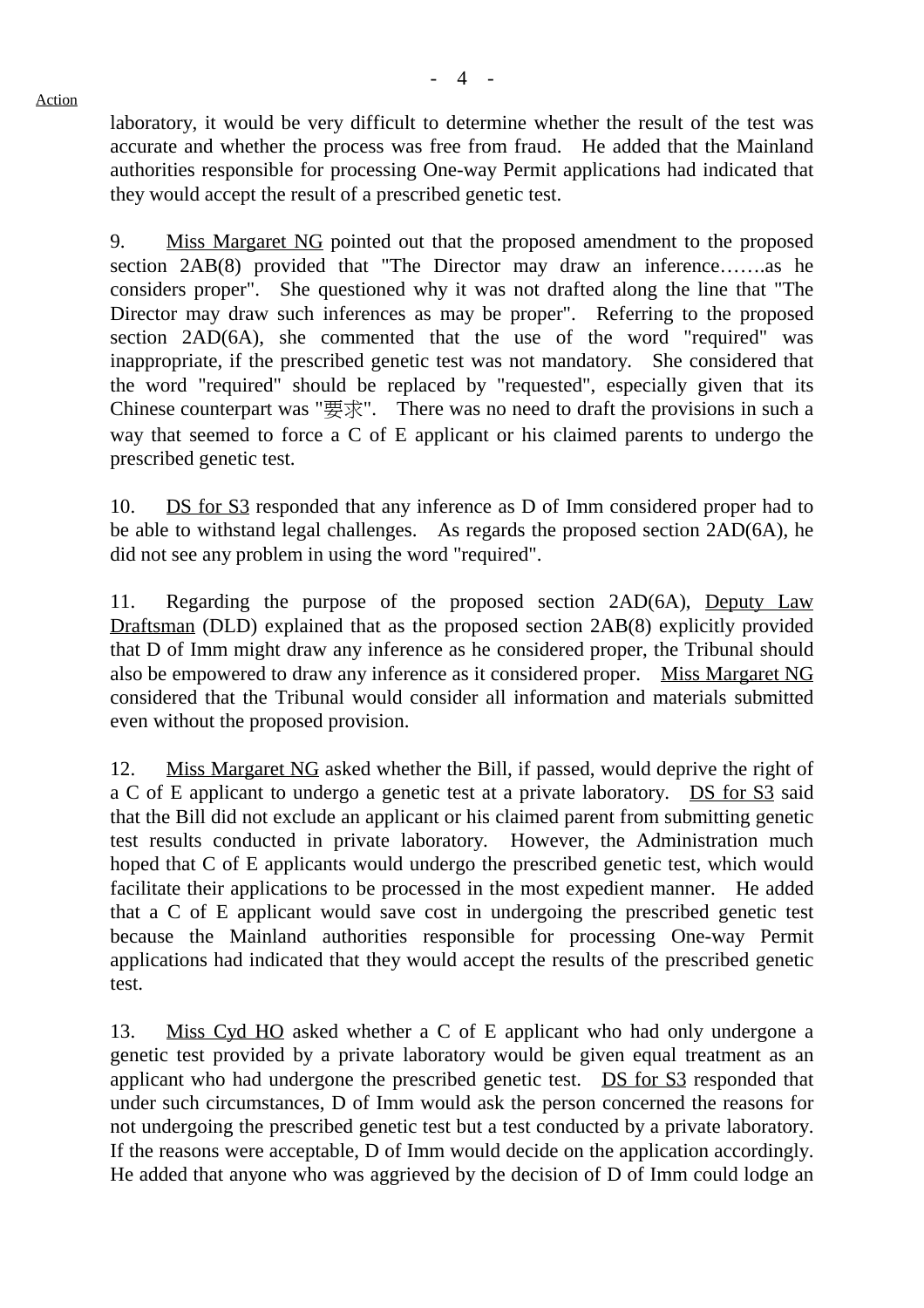## Action

appeal to the Tribunal. Miss Cyd HO considered that there was no equal treatment if the reasons given had to be acceptable to D of Imm before equal treatment was given.

14. Miss Margaret NG asked whether the Bill as presently drafted permitted a C of E applicant to undergo, instead of the prescribed genetic test, a genetic test by a private laboratory. She also asked whether D of Imm would have regard to the result of such a test in his decision of an application.

15. Assistant Legal Adviser 5 (ALA5) said that under the original version of the proposed section 2AB(8), D of Imm could draw adverse inference from the failure of a C of E applicant or his claimed parents to undergo a prescribed genetic test. Under the amendments to the proposed section 2AB(8) as proposed by the Administration, D of Imm might draw any inference as he considered proper from such failure. A C of E applicant who was prepared to take the risk of an adverse inference being drawn on him could choose to undergo a genetic test conducted by a private laboratory, as the Bill should not exclude a C of E applicant from submitting such evidence. He added that from a legal point of view, D of Imm was required to equally consider the result of a prescribed test and that of a test conducted by a private laboratory.

16. Miss Margaret NG sought clarification on whether a C of E applicant and his claimed parents could undergo a test conducted by a private laboratory but not the prescribed genetic test. Under the circumstances, D of Imm would have regard to the result of such a test and draw any inference as be considered proper. She also sought clarification on whether D of Imm could still make such an inference even without the proposed section 2AB(8). ALA5 said that the provisions basically had these effects.

17. DS for S3 agreed with the views of ALA5. He said that D of Imm would also ask why the C of E applicant did not undergo the prescribed test. He reiterated that it was important for the genetic test results to be accurate and the testing process to be free from fraud. The Administration much hoped that a C of E applicant and his claimed parents would undergo the prescribed test and the Bill had the effect of guiding them to do so. He stressed that D of Imm would treat all applications equally and have regard to the circumstances and facts of each case.

18. ALA5 pointed out that the Bill did not empower D of Imm to require a C of E applicant or his claimed parents to provide the reasons for not undergoing a prescribed genetic test. Such a requirement was an administrative one and the person concerned might choose not to comply with it.

19. Miss Margaret NG said that as the Administration had explained at the meeting that the result of self-arranged genetic test could be submitted as evidence and would be considered by D of Imm, she would reconsider whether to support the Bill. She added that the use of the word "required" in the proposed section 2AD(6A) should be further examined.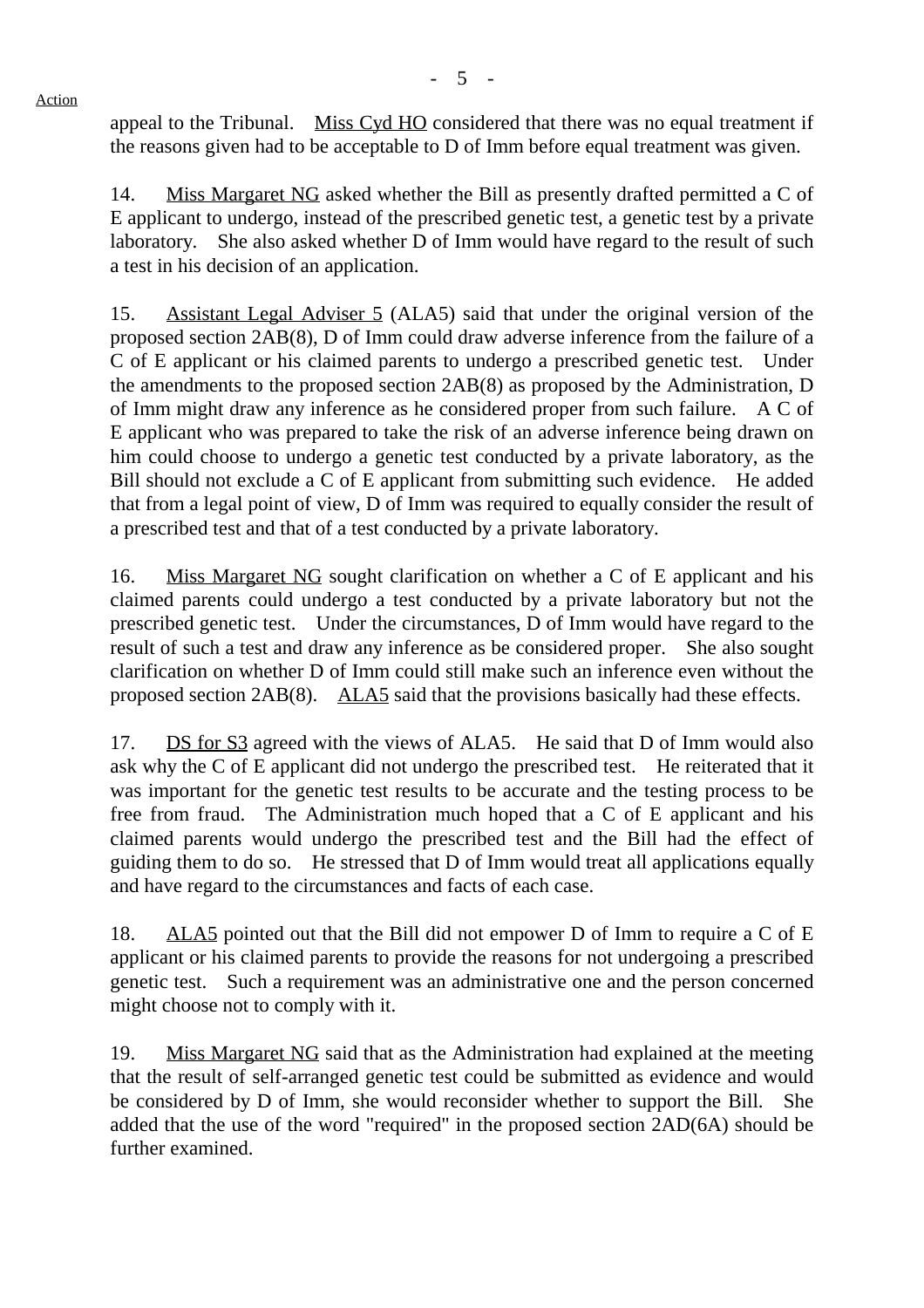20. Miss Audrey EU asked whether all the fees for a prescribed genetic test would be collected in Hong Kong. She expressed concern that according to the Bill, the fee for a prescribed genetic test would not be subject to the scrutiny of the Legislative Council (LegCo). She also expressed concern that some people might not be able to provide genetic test results if they could not afford to pay the testing fee. DS for S3 responded that the estimated fee for a genetic test in Hong Kong was about HK\$2,600 per person and the estimated fee for a genetic test in the Mainland was in the region of RMB 1,100 per person. Thus, the total fee for the genetic tests of a family would be in the region of HK\$4,600. In this connection, Senior Chemist added that the fee for a genetic test conducted by a laboratory in the United States was about US\$ 400 to US\$500. DS for S3 added that the fees were determined on the basis of full recovery of cost. No fee would be required for a re-test. Under the Public Finance Ordinance (Cap. 2), the Administration could consider waiving the fee for persons who had financial difficulties.

21. Miss Margaret NG asked whether the proposed section  $2AB(7)(a)$  would limit a C of E applicant's right and freedom of undergoing a genetic test other than that specified in the proposed section. DS for S3 responded that the provision did not impose such a restriction.

22. Miss Margaret NG asked whether the Administration would, in considering whether to accept the result of a genetic test conducted by a private laboratory, also consider whether such test result would be accepted by the Mainland authorities responsible for processing One-way Permit applications. DS for S3 responded that the issue of a C of E was a matter solely within the responsibility of D of Imm. However, applicants should note that they would need both a C of E and a One-way Permit before they could come to Hong Kong.

23. Miss Cyd HO asked whether there was any restriction on a genetic test conducted by a private laboratory. DS for S3 responded that there was no restriction on such a test. Assistant Director of Immigration (Visa & Policies) said that in the processing of a C of E application, D of Imm would first verify the status of the parents of an applicant before verifying the parentage. The results of a genetic test would facilitate the verification of the parentage. He further said that the Administration had made much effort in developing quality assurance measures and designing procedures to ensure that the test results were accurate and free from fraud. He added that it was important to establish a chain of evidence in the sample-taking and testing process. Although a genetic test could be conducted by a private laboratory, it would be very difficult to verify whether the test result was accurate and free from fraud.

24. Miss Margaret NG said that if this was the case, overseas C of E applicants should be permitted to undergo genetic tests in overseas laboratories. She questioned why it was stated in the LegCo Brief that C of E applicants residing in overseas countries and whose claimed parentage was in doubt would be required to come to